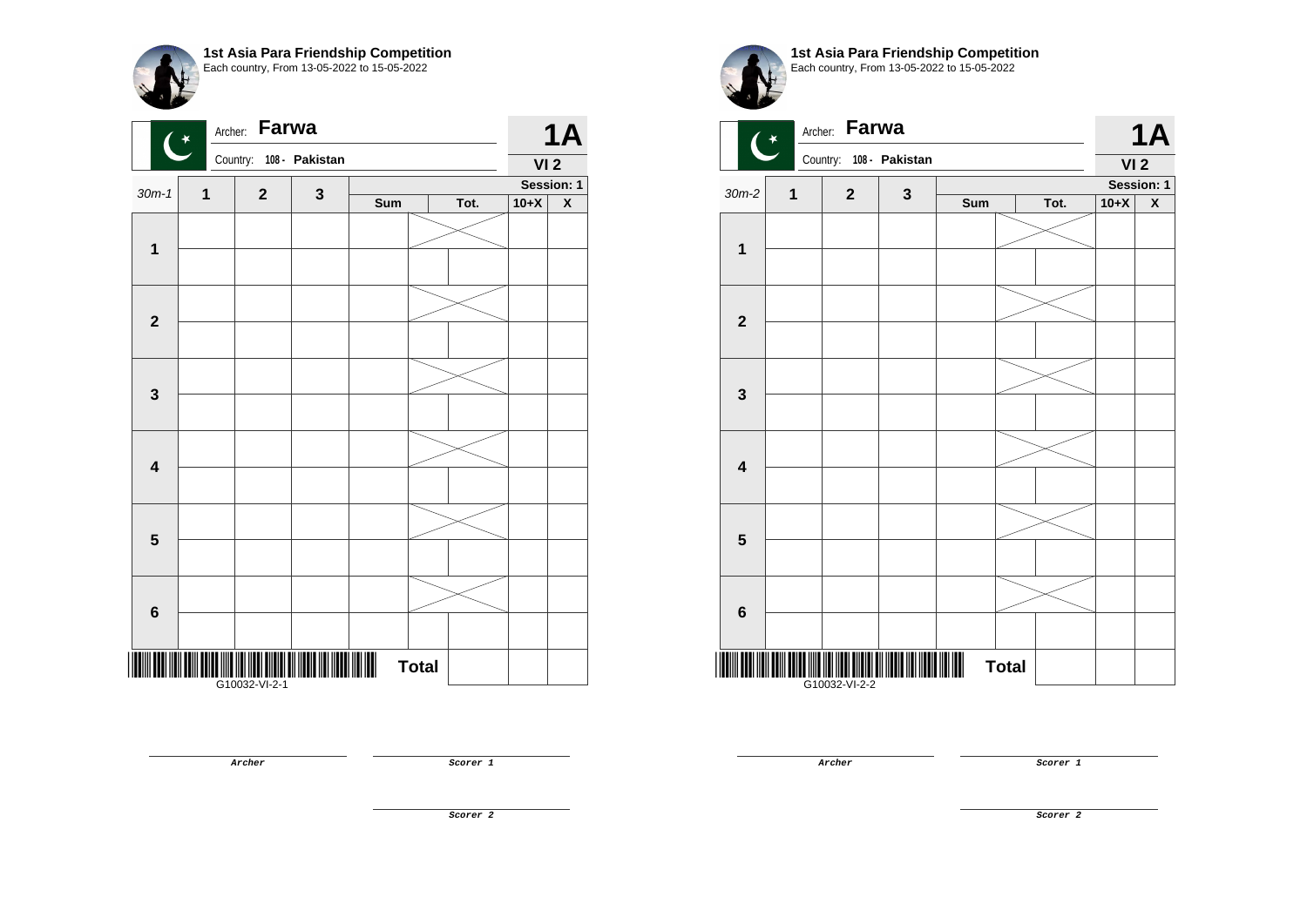|                         | Archer:<br>$\overline{C}$ |               |                | <b>Hasnain Shamim</b> |              |      |                 | 2A                      |
|-------------------------|---------------------------|---------------|----------------|-----------------------|--------------|------|-----------------|-------------------------|
|                         |                           | Country:      | 108 - Pakistan |                       |              |      | VI <sub>2</sub> |                         |
| $30m-1$                 | 1                         | $\mathbf{2}$  | 3              |                       |              |      |                 | Session: 1              |
|                         |                           |               |                | Sum                   |              | Tot. | $10+X$          | $\overline{\textbf{X}}$ |
|                         |                           |               |                |                       |              |      |                 |                         |
| $\mathbf 1$             |                           |               |                |                       |              |      |                 |                         |
|                         |                           |               |                |                       |              |      |                 |                         |
|                         |                           |               |                |                       |              |      |                 |                         |
| $\mathbf{2}$            |                           |               |                |                       |              |      |                 |                         |
|                         |                           |               |                |                       |              |      |                 |                         |
|                         |                           |               |                |                       |              |      |                 |                         |
|                         |                           |               |                |                       |              |      |                 |                         |
| $\mathbf 3$             |                           |               |                |                       |              |      |                 |                         |
|                         |                           |               |                |                       |              |      |                 |                         |
|                         |                           |               |                |                       |              |      |                 |                         |
| $\overline{\mathbf{4}}$ |                           |               |                |                       |              |      |                 |                         |
|                         |                           |               |                |                       |              |      |                 |                         |
|                         |                           |               |                |                       |              |      |                 |                         |
| $5\phantom{1}$          |                           |               |                |                       |              |      |                 |                         |
|                         |                           |               |                |                       |              |      |                 |                         |
|                         |                           |               |                |                       |              |      |                 |                         |
|                         |                           |               |                |                       |              |      |                 |                         |
| 6                       |                           |               |                |                       |              |      |                 |                         |
|                         |                           |               |                |                       |              |      |                 |                         |
|                         |                           |               |                |                       | <b>Total</b> |      |                 |                         |
|                         |                           | G10031-VI-2-1 |                |                       |              |      |                 |                         |

**1st Asia Para Friendship Competition** Each country, From 13-05-2022 to 15-05-2022



**Archer Scorer 1** 

**Archer Scorer 1** 

**Scorer 2**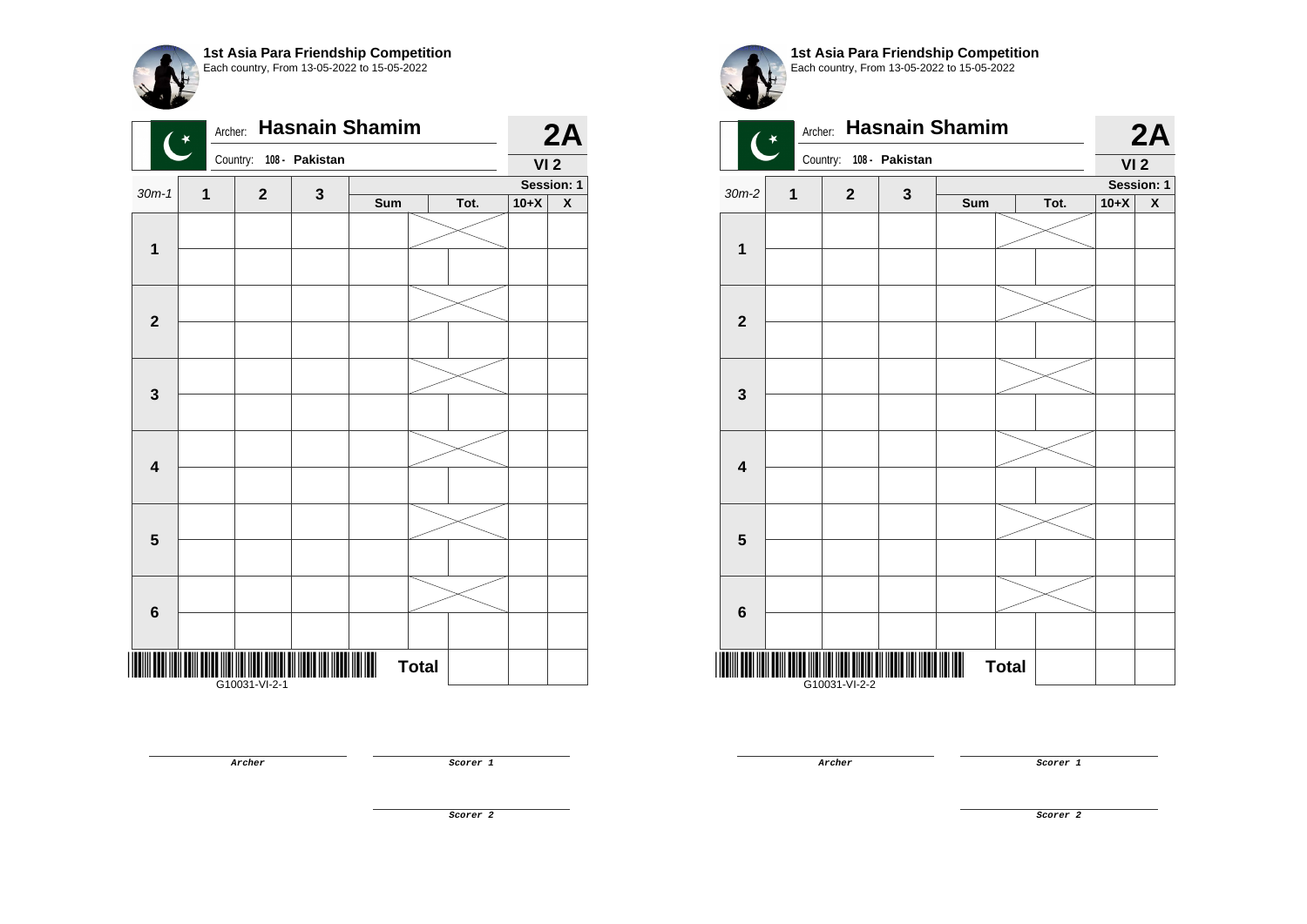

|                         | Archer:<br>$\overline{(\cdot)}$ |               |                | <b>Muhammad Salman</b> |              |      |                 | 3A                      |
|-------------------------|---------------------------------|---------------|----------------|------------------------|--------------|------|-----------------|-------------------------|
|                         |                                 | Country:      | 108 - Pakistan |                        |              |      | VI <sub>1</sub> |                         |
| $30m-1$                 | 1                               | $\mathbf 2$   | 3              |                        |              |      |                 | Session: 1              |
|                         |                                 |               |                | Sum                    |              | Tot. | $10+X$          | $\overline{\textbf{X}}$ |
|                         |                                 |               |                |                        |              |      |                 |                         |
| $\mathbf 1$             |                                 |               |                |                        |              |      |                 |                         |
|                         |                                 |               |                |                        |              |      |                 |                         |
|                         |                                 |               |                |                        |              |      |                 |                         |
| $\mathbf{2}$            |                                 |               |                |                        |              |      |                 |                         |
|                         |                                 |               |                |                        |              |      |                 |                         |
|                         |                                 |               |                |                        |              |      |                 |                         |
|                         |                                 |               |                |                        |              |      |                 |                         |
| $\mathbf 3$             |                                 |               |                |                        |              |      |                 |                         |
|                         |                                 |               |                |                        |              |      |                 |                         |
|                         |                                 |               |                |                        |              |      |                 |                         |
| $\overline{\mathbf{4}}$ |                                 |               |                |                        |              |      |                 |                         |
|                         |                                 |               |                |                        |              |      |                 |                         |
|                         |                                 |               |                |                        |              |      |                 |                         |
| $\overline{\mathbf{5}}$ |                                 |               |                |                        |              |      |                 |                         |
|                         |                                 |               |                |                        |              |      |                 |                         |
|                         |                                 |               |                |                        |              |      |                 |                         |
|                         |                                 |               |                |                        |              |      |                 |                         |
| $\bf 6$                 |                                 |               |                |                        |              |      |                 |                         |
|                         |                                 |               |                |                        |              |      |                 |                         |
|                         |                                 |               |                |                        | <b>Total</b> |      |                 |                         |
|                         |                                 | G10029-VI-1-1 |                |                        |              |      |                 |                         |

Archer: **Muhammad Salman 3A**  $\star$ Country: **108 - Pakistan VI 1 Session: 1**  $30m-2$  **1 2 3 Sum Tot. 10+X X 1 2 3 4 5 6**

**1st Asia Para Friendship Competition** Each country, From 13-05-2022 to 15-05-2022

\*G10029-VI-1-2\* G10029-VI-1-2

**Archer Scorer 1** 

**Archer Scorer 1** 

**Total** 

**Scorer 2**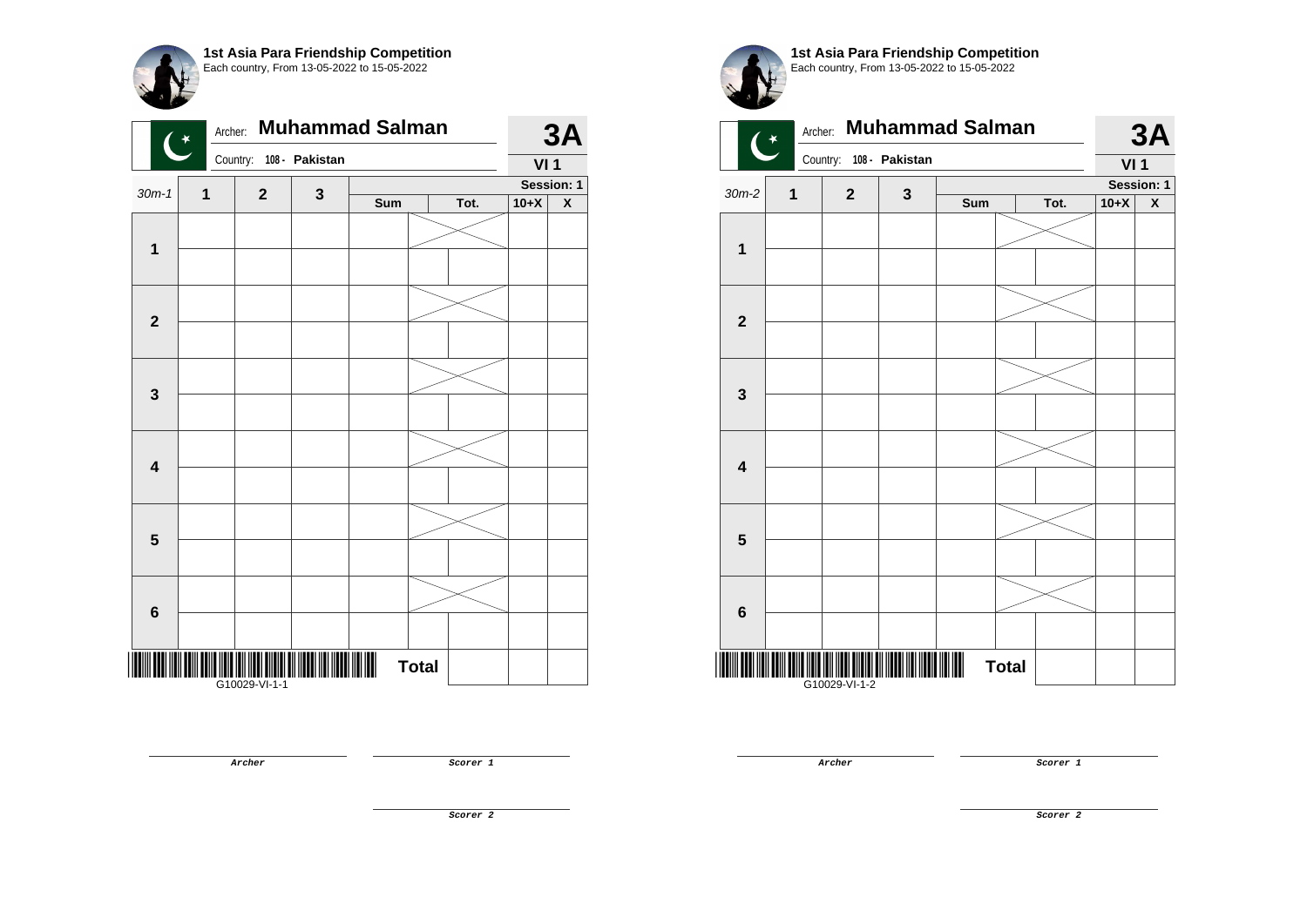

|                         | Archer:<br>$\overline{(\cdot)}$ |               |                | <b>Muhammad Usman</b> |              |      |                 | 4A                      |
|-------------------------|---------------------------------|---------------|----------------|-----------------------|--------------|------|-----------------|-------------------------|
|                         |                                 | Country:      | 108 - Pakistan |                       |              |      | VI <sub>2</sub> |                         |
| $30m-1$                 | 1                               | $\mathbf{2}$  | $\mathbf 3$    |                       |              |      |                 | Session: 1              |
|                         |                                 |               |                | Sum                   |              | Tot. | $10+X$          | $\overline{\textbf{X}}$ |
|                         |                                 |               |                |                       |              |      |                 |                         |
| $\mathbf 1$             |                                 |               |                |                       |              |      |                 |                         |
|                         |                                 |               |                |                       |              |      |                 |                         |
|                         |                                 |               |                |                       |              |      |                 |                         |
| $\overline{\mathbf{2}}$ |                                 |               |                |                       |              |      |                 |                         |
|                         |                                 |               |                |                       |              |      |                 |                         |
|                         |                                 |               |                |                       |              |      |                 |                         |
|                         |                                 |               |                |                       |              |      |                 |                         |
| $\mathbf 3$             |                                 |               |                |                       |              |      |                 |                         |
|                         |                                 |               |                |                       |              |      |                 |                         |
|                         |                                 |               |                |                       |              |      |                 |                         |
| $\overline{\mathbf{4}}$ |                                 |               |                |                       |              |      |                 |                         |
|                         |                                 |               |                |                       |              |      |                 |                         |
|                         |                                 |               |                |                       |              |      |                 |                         |
| $\overline{\mathbf{5}}$ |                                 |               |                |                       |              |      |                 |                         |
|                         |                                 |               |                |                       |              |      |                 |                         |
|                         |                                 |               |                |                       |              |      |                 |                         |
|                         |                                 |               |                |                       |              |      |                 |                         |
| $\bf 6$                 |                                 |               |                |                       |              |      |                 |                         |
|                         |                                 |               |                |                       |              |      |                 |                         |
|                         |                                 |               |                |                       | <b>Total</b> |      |                 |                         |
|                         |                                 | G10028-VI-2-1 |                |                       |              |      |                 |                         |

 $\star$ 

**1st Asia Para Friendship Competition** Each country, From 13-05-2022 to 15-05-2022



**Archer Scorer 1** 

**Archer Scorer 1** 

**Scorer 2**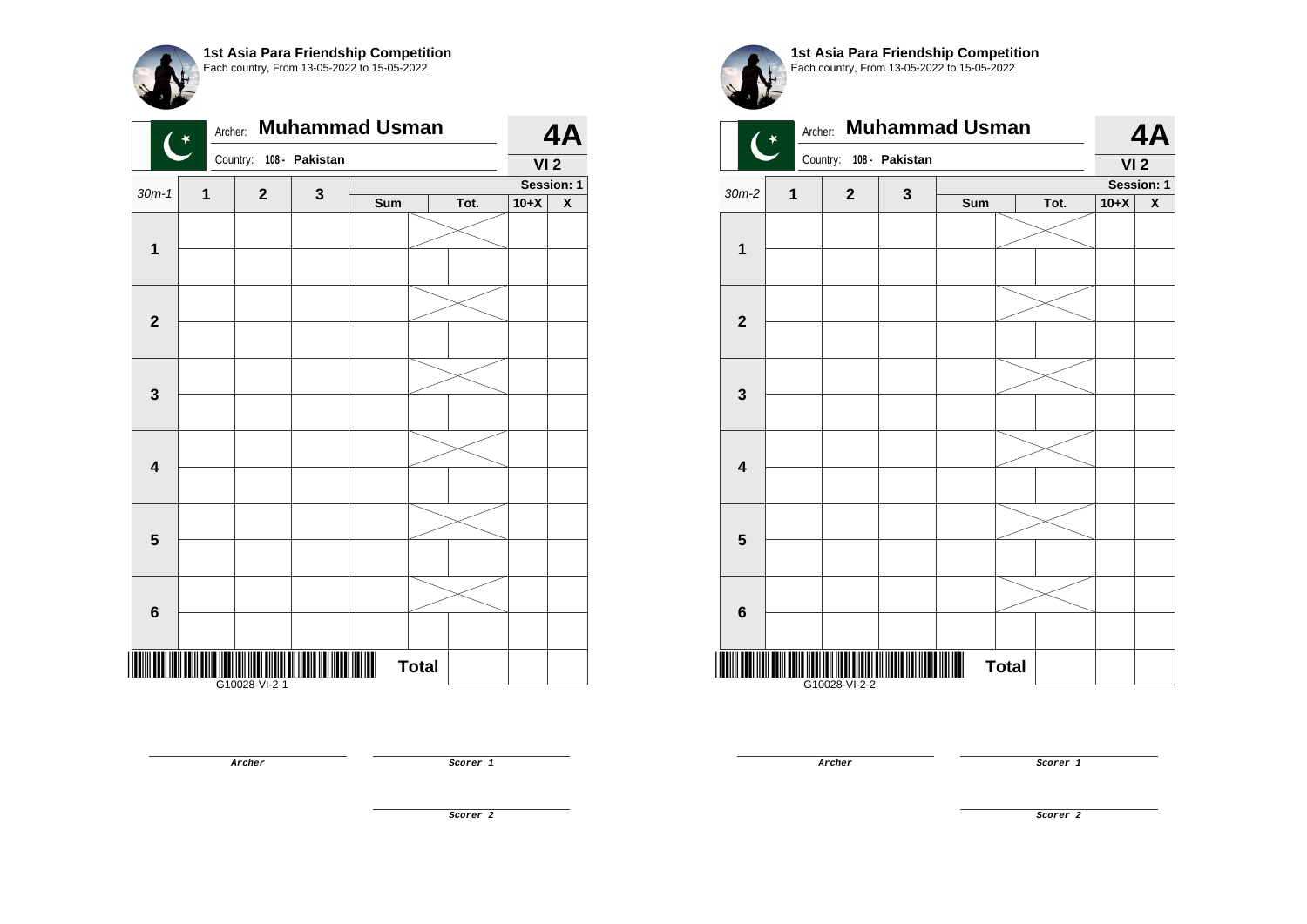|                         | Archer:<br>$\mathbf{G}$ |                         |   | <b>Tanveer Ahmed</b> |              |      |        | <b>5A</b>          |
|-------------------------|-------------------------|-------------------------|---|----------------------|--------------|------|--------|--------------------|
|                         |                         | Country: 108 - Pakistan |   |                      |              |      | VI3    |                    |
| $30m-1$                 | 1                       | $\mathbf{2}$            | 3 |                      |              |      |        | Session: 1         |
|                         |                         |                         |   | Sum                  |              | Tot. | $10+X$ | $\pmb{\mathsf{X}}$ |
| $\mathbf{1}$            |                         |                         |   |                      |              |      |        |                    |
|                         |                         |                         |   |                      |              |      |        |                    |
|                         |                         |                         |   |                      |              |      |        |                    |
| $\mathbf{2}$            |                         |                         |   |                      |              |      |        |                    |
|                         |                         |                         |   |                      |              |      |        |                    |
| $\mathbf 3$             |                         |                         |   |                      |              |      |        |                    |
|                         |                         |                         |   |                      |              |      |        |                    |
| $\overline{\mathbf{4}}$ |                         |                         |   |                      |              |      |        |                    |
|                         |                         |                         |   |                      |              |      |        |                    |
| $\overline{\mathbf{5}}$ |                         |                         |   |                      |              |      |        |                    |
|                         |                         |                         |   |                      |              |      |        |                    |
| $\bf 6$                 |                         |                         |   |                      |              |      |        |                    |
|                         |                         |                         |   |                      |              |      |        |                    |
|                         |                         | G10026-VI-3-1           |   |                      | <b>Total</b> |      |        |                    |

**Archer Scorer 1** 

**1st Asia Para Friendship Competition** Each country, From 13-05-2022 to 15-05-2022 Archer: **Tanveer Ahmed**   $\star$ Country: **108 - Pakistan**  $30m-2$  **1 2 3 Sum Tot. 10+X X**

**1**



**Archer Scorer 1** 

**5A**

**VI 3**

**Session: 1**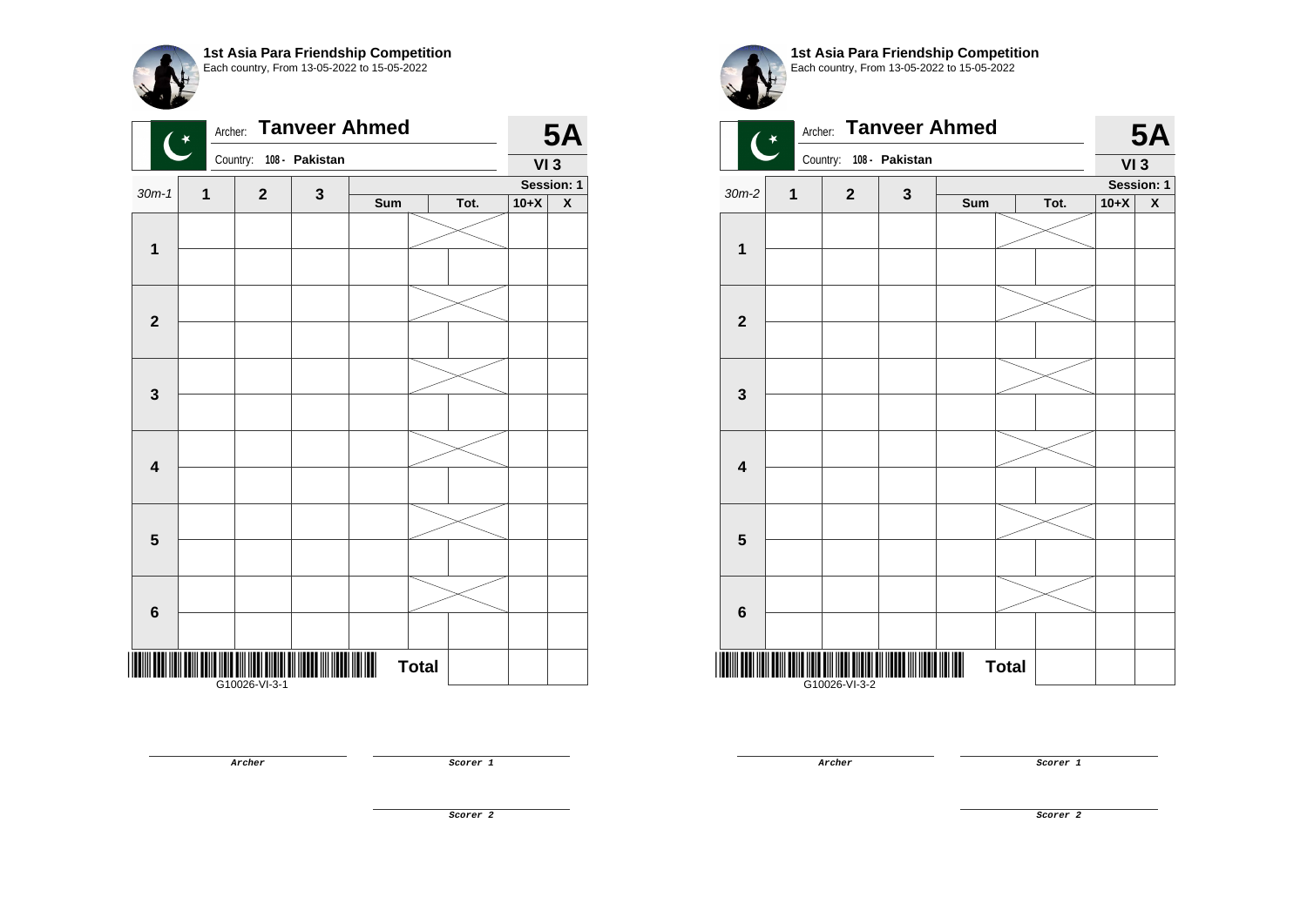|                         | Archer:<br>$\overline{\mathbf{C}}$ |               |                | <b>Tayyab Zulfiqar</b> |              |      |                 | 6A                 |
|-------------------------|------------------------------------|---------------|----------------|------------------------|--------------|------|-----------------|--------------------|
|                         |                                    | Country:      | 108 - Pakistan |                        |              |      | VI <sub>1</sub> |                    |
| $30m-1$                 | $\mathbf{1}$                       | $\mathbf{2}$  | $\mathbf 3$    |                        |              |      |                 | Session: 1         |
|                         |                                    |               |                | Sum                    |              | Tot. | $10+X$          | $\pmb{\mathsf{X}}$ |
| $\mathbf 1$             |                                    |               |                |                        |              |      |                 |                    |
|                         |                                    |               |                |                        |              |      |                 |                    |
|                         |                                    |               |                |                        |              |      |                 |                    |
| $\mathbf 2$             |                                    |               |                |                        |              |      |                 |                    |
|                         |                                    |               |                |                        |              |      |                 |                    |
| $\mathbf{3}$            |                                    |               |                |                        |              |      |                 |                    |
|                         |                                    |               |                |                        |              |      |                 |                    |
| $\overline{\mathbf{4}}$ |                                    |               |                |                        |              |      |                 |                    |
|                         |                                    |               |                |                        |              |      |                 |                    |
|                         |                                    |               |                |                        |              |      |                 |                    |
| $\overline{\mathbf{5}}$ |                                    |               |                |                        |              |      |                 |                    |
|                         |                                    |               |                |                        |              |      |                 |                    |
| $6\phantom{1}$          |                                    |               |                |                        |              |      |                 |                    |
|                         |                                    |               |                |                        |              |      |                 |                    |
|                         |                                    | G10030-VI-1-1 |                |                        | <b>Total</b> |      |                 |                    |

Each country, From 13-05-2022 to 15-05-2022 Archer: **Tayyab Zulfiqar 6A**  $\star$ Country: **108 - Pakistan VI 1 Session: 1**  $30m-2$  **1 2 3 Sum Tot. 10+X X 1 2 3 4 5 6**

**1st Asia Para Friendship Competition**

\*G10030-VI-1-2\* G10030-VI-1-2

**Archer Scorer 1** 

**Archer Scorer 1** 

**Total** 

**Scorer 2**